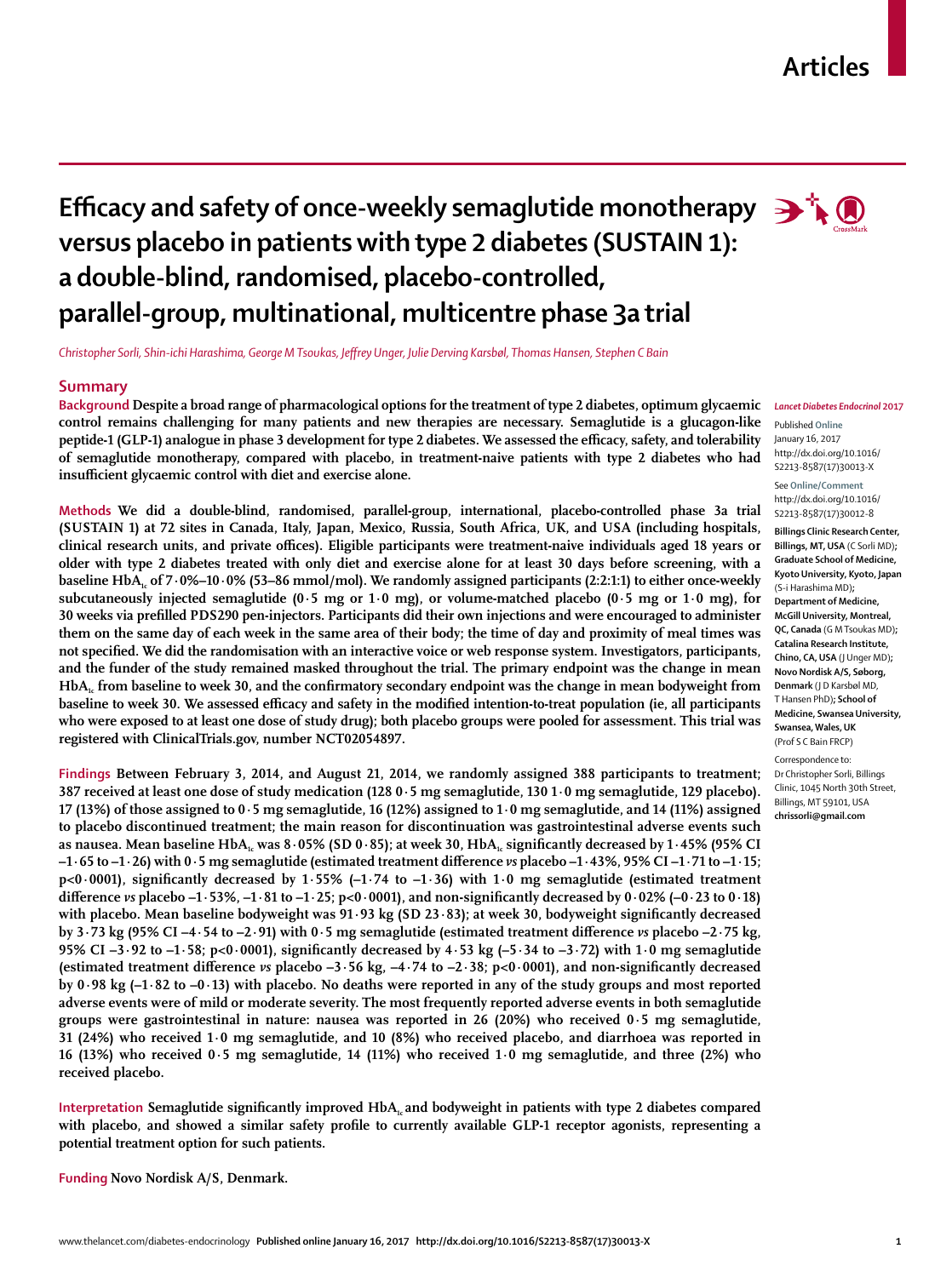#### **Research in context**

#### **Evidence before this study**

We designed this study on the basis of evidence obtained from the clinical development of semaglutide, including in-vitro receptor studies, carcinogenicity studies, studies of prenatal and postnatal developmental toxicity, phase 1 single-dose and multi-dose pharmacokinetic studies and pharmacodynamic studies, and a phase 2 dose-finding trial. Several long-acting glucagon-like peptide-1 (GLP-1) receptor agonists with pharmacokinetic properties suitable for once-weekly dosing have been approved for the treatment of type 2 diabetes. The currently available products include albiglutide, exenatide extended release, and dulaglutide. Biochemical methods of protraction differ and whether the molecular properties of long-acting GLP-1 receptor agonists will have differential influences on efficacy or safety parameters is unknown. We note that there was a risk of bias in the published scientific literature; ie, that positive results might have been preferentially reported for compounds with therapeutic implications.

#### **Added value of this study**

The findings from this study showed that use of semaglutide, a once-weekly GLP-1 analogue, achieved a high degree of

**Introduction**

Type 2 diabetes is a complex disorder that requires individualised treatment strategies. In addition to diet and lifestyle changes, pharmacotherapy is usually required.1 A range of therapies are now available for treatment of type 2 diabetes, including orally administered and injectable options.1 However, despite this broad range of therapeutic options, optimum glycaemic control remains challenging for many patients and new therapies are necessary. Guidelines recommend avoidance of both hypoglycaemia and weight gain as important therapeutic considerations when selecting treatments and individualising treatment goals.<sup>1,2</sup>

Glucagon-like peptide-1 (GLP-1) receptor agonists stimulate insulin secretion and inhibit the release of glucagon in a glucose-dependent manner, which results in improved blood glucose concentrations combined with a low risk of hypoglycaemia.3 Unlike many other therapies for type 2 diabetes, GLP-1 receptor agonists have been shown to reduce bodyweight<sup>4</sup> as a consequence of reduced appetite and energy intake,<sup>5</sup> as well as modifying patients' perception of food.<sup>6</sup>

Short-acting GLP-1 receptor agonists that require administration once or twice per day were the first drugs in this class to be developed. Recent efforts have focused on developing GLP-1 receptor agonists that require less frequent dosing, with a view to reducing treatment burden and improving patient adherence.<sup>7</sup> Currently, three GLP-1 receptor agonists are available that can be administered once-weekly: exenatide extended release, albiglutide, and dulaglutide.<sup>8</sup>

glycaemic control with weight loss in patients with type 2 diabetes, without an increased risk of hypoglycaemia. The safety profile of semaglutide seems to be similar to available GLP-1 receptor agonists, consisting mainly of gastrointestinal events such as nausea and diarrhoea.

#### **Implications of all the available evidence**

Compared with other available once-weekly GLP-1 receptor agonists, semaglutide has a low molecular weight and a distinctive method of protraction based on its affinity to albumin. Results from this study indicate that semaglutide significantly improves glycaemic control in patients with type 2 diabetes. Indirect comparison of data from this study with data from similar GLP-1 receptor agonist monotherapy trials indicates that improvements in glycaemic control with semaglutide are similar and the extent of weight loss is greater with semaglutide than has been reported for other GLP-1 receptor agonists. However, head-to-head trials are needed to draw firm conclusions on the relative efficacy of semaglutide and other GLP-1 receptor agonists.

Semaglutide is a GLP-1 analogue in development for the treatment of type 2 diabetes. It has 94% structural homology to natural GLP-1, and is based on the same technology as liraglutide, another GLP-1 receptor agonist.9 Semaglutide is more resistant than liraglutide to degradation via dipeptidyl peptidase-4 (DPP-4) and has increased affinity to albumin. As a result, semaglutide has a half-life of approximately 1 week, rendering it appropriate for once-weekly subcutaneous administration.<sup>9</sup> Semaglutide has a low molecular weight, so is likely to reach the brain in a manner similar to that described for liraglutide.<sup>10</sup>

This Article reports the findings of our phase 3a trial, SUSTAIN 1, which assessed once-weekly subcutaneous semaglutide given at doses of 0·5 mg and 1·0 mg. We assessed the efficacy, safety, and tolerability of semaglutide monotherapy compared with placebo, in treatment-naive patients with type 2 diabetes who had insufficient glycaemic control with diet and exercise alone.

# **Methods**

# **Study design and participants**

We did a phase 3a, randomised, double-blind, parallelgroup, multinational, multicentre trial (SUSTAIN 1) at 72 sites in Canada (seven), Italy (six), Japan (five), Mexico (two), Russia (eight), South Africa (eight), UK (four), and USA (32). Sites included hospitals, clinical research units, and private offices. The study protocol was approved by either institutional review boards or ethics committees at each site, according to local practice.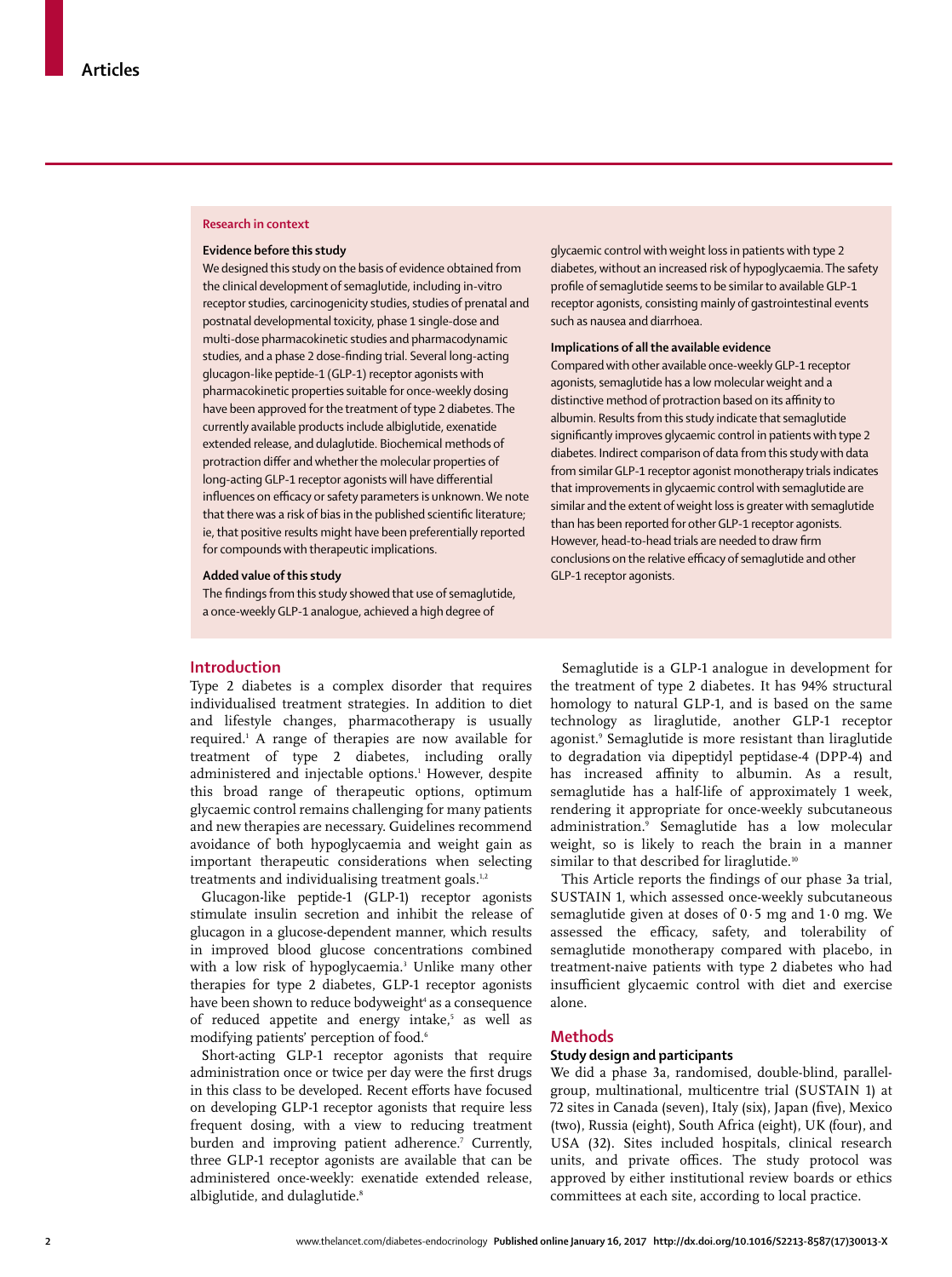Eligible participants were adults aged 18 years or older with type 2 diabetes treated with diet and exercise alone for at least 30 days before screening when enrolled and an HbA<sub>1c</sub> of  $7.0\%$ –10 $.0\%$  (53–86 mmol/mol). We recruited some participants using advertisements at some sites. Key exclusion criteria included treatment with glucose-lowering drugs in the 90 days before screening (except for shortterm [≤7 days] treatment with insulin), history of chronic or idiopathic acute pancreatitis, personal or family history of medullary thyroid carcinoma or multiple endocrine neoplasia syndrome type 2, impaired renal function (estimated glomerular filtration rate  $[eGFR] < 30$  mL/min per 1·73 m²), screening calcitonin values of at least 50 ng/L (pg/mL), heart failure (New York Heart Association class IV), or any acute coronary or cerebrovascular events in the 90 days before randomisation. Full eligibility criteria are in the appendix. We obtained written informed consent from all participants before commencement of any study-related activities.

### **Randomisation and masking**

We randomly assigned participants (2:2:1:1) with no restrictions, using an interactive voice or web response system, to receive either once-weekly subcutaneously injected semaglutide  $(0.5 \text{ mg or } 1.0 \text{ mg})$  or once-weekly volume-matched placebo (0·5 mg or 1·0 mg), ensuring masking within dose. The random assignment to trial groups was done by an automated voice/web recognition system without human involvement. Placebo and active drug were provided in prefilled 1.5 mL PDS290 pen-injectors and were identical in appearance, taste, and smell. Equal volumes of placebo and active drug were administered within each dose. The investigators, participants, and study funder remained masked throughout the trial.

### **Procedures**

After a 2-week screening period, participants received subcutaneously injected semaglutide 0·5 mg or 1·0 mg or volume-matched placebo once per week for 30 weeks, followed by a 5-week follow-up period (appendix). Participants administered their own injections and were encouraged to administer them on the same day of each week in the same area of their body (thigh, abdomen, or upper arm); the time of day and proximity of meal times was not specified. Participants were encouraged to inject in the same area throughout the trial because data for semaglutide blood concentrations were collected for future population pharmacokinetic analyses to assess equivalence between injection sites.

The trial implemented complete follow-up for all participants, including those who discontinued treatment prematurely. All participants in the semaglutide groups followed a fixed-dose escalation regimen, with a corresponding volume-matched escalation in the placebo groups. In the semaglutide  $0.5$  mg group, the maintenance dose was reached after 4 weeks of  $0.25$  mg semaglutide once per week. In the semaglutide 1·0 mg group, the maintenance dose was reached after 4 weeks of 0·25 mg semaglutide, followed by 4 weeks of 0·5 mg semaglutide. Participants with unacceptable hyperglycaemia (ie, any fasting plasma glucose [FPG] value more than 270 mg/dL [15·0 mmol/L] from baseline to week 6, 240 mg/dL  $[13.3 \text{ mmol/L}]$  from week 6 to week 12, or 200 mg/dL [11·1 mmol/L] from week 12 to end of trial; appendix) could be offered metformin (first choice) or other antidiabetic medications (but not GLP-1 receptor agonists or DPP-4 inhibitors) as add-ons to their study treatment as rescue medication at the discretion of the investigator, in accordance with treatment guidelines from the American Diabetes Association (ADA) and the European Association for the Study of Diabetes (EASD).<sup>1</sup>

#### **Outcomes**

The primary endpoint was the change in mean  $HbA<sub>c</sub>$ concentrations from baseline to week 30 with semaglutide versus placebo, assessed at a central laboratory. The confirmatory secondary endpoint was the change in mean bodyweight from baseline to week 30. Other secondary efficacy endpoints measured at 30 weeks were the proportion of participants who achieved  $HbA<sub>i</sub>$  less than  $7.0\%$  (53 mmol/mol) or HbA<sub>1c</sub> of  $6.5\%$  or less (48 mmol/mol) by the end of treatment; a composite endpoint of  $HbA<sub>1c</sub>$  less than 7.0% with no severe hypoglycaemia (according to the ADA classification<sup>11</sup>) or blood glucose-confirmed hypoglycaemia  $\langle$ <3·1 mmol/L [56 mg/dL] with symptoms consistent with hypoglycaemia) and no weight gain; change from baseline to week 30 in fasting plasma glucose (FPG); self-measured plasma glucose (SMPG) seven-point profiles and prandial increments (over all meals); laboratory measurements associated with β-cell function and glycaemic control (insulin, C-peptide, pro-insulin, glucagon, proinsulin to insulin ratio, and a homeostasis model assessment of β-cell function [HOMA-B] and insulin resistance [HOMA-IR], all fasting); proportion of participants who achieved weight loss of at least 5%, and of those who achieved at least 10%, from baseline to week 30; BMI; waist circumference; fasting blood lipids; and systolic and diastolic blood pressure.

Safety endpoints were the number of treatment-emergent adverse events and the number of severe or blood glucoseconfirmed symptomatic hypoglycaemic episodes during exposure, and pulse rate. Other safety measurements were changes in laboratory variables (haematology, biochemistry, calcitonin, urinalysis, and urinary albumin-to-creatinine ratio) and examinations (electrocardiogram and physical examination) at week 30, the occurrence and concentration of antisemaglutide antibodies, and semaglutide pharmacokinetics (to be included in future population pharmacokinetic analyses across semaglutide phase 3a trials). According to US Food and Drug Administration requirements, and in an independent and masked manner, an external adverse event adjudication committee (EAC) validated predefined events (appendix).

See **Online** for appendix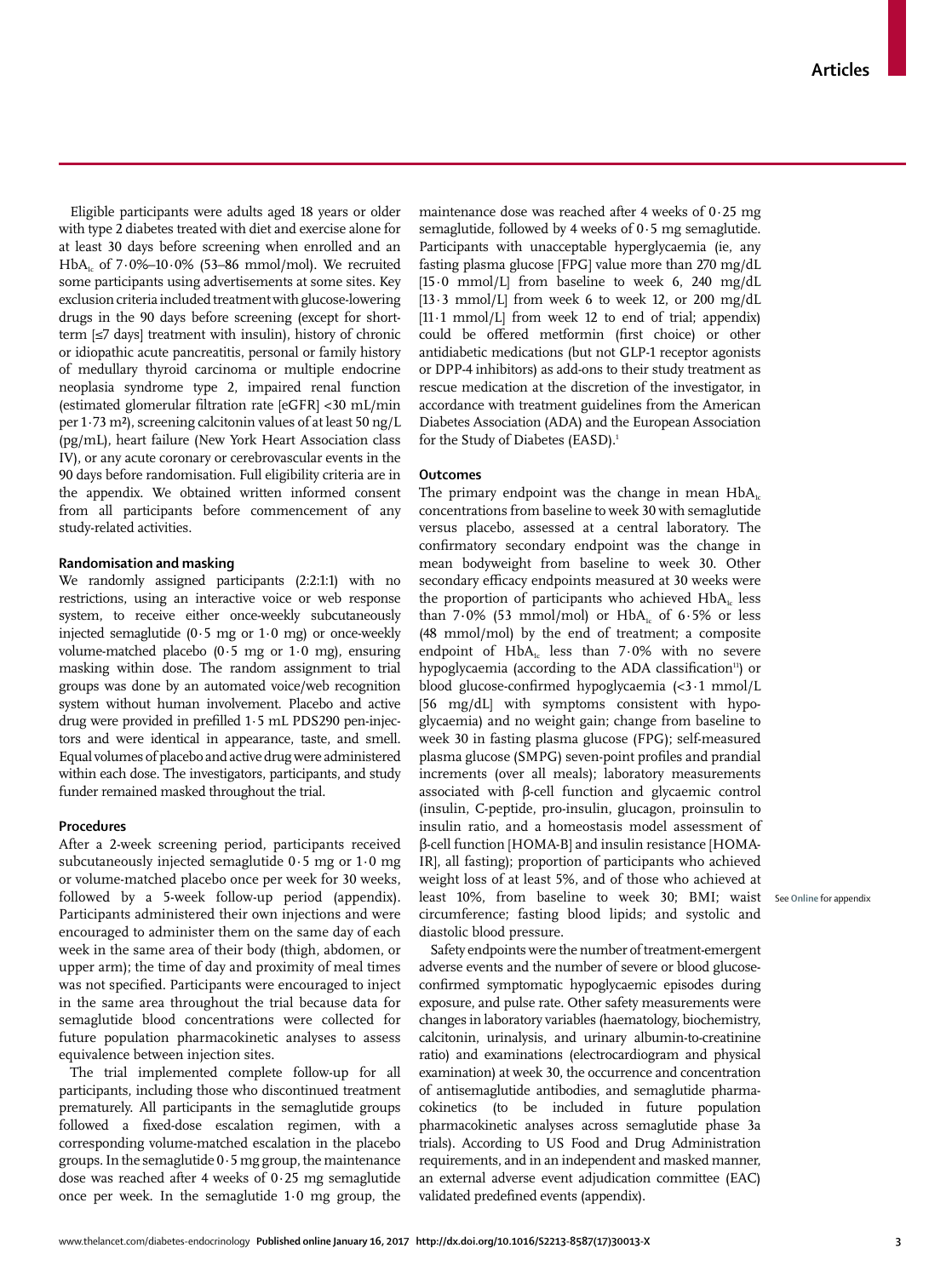#### **Statistical analysis**

The two placebo groups were pooled for efficacy and safety assessments. We designed the trial with 80% power to detect significant differences for both doses of semaglutide versus pooled placebo (hereafter referred to as placebo) for both  $HbA<sub>1c</sub>$  and bodyweight at week 30 with a one-sided α-value of 2·5%, assuming treatment differences versus placebo of  $0.45\%$  and  $2.25$  kg, respectively, for each semaglutide dose, and SDs of 1·1% and 4·0 kg, respectively. The type-I error probability was controlled at 2·5% (one-sided) across the four hypotheses; superiority was assessed with a hierarchical testing strategy detailed here and in the appendix. On the basis of these assumptions, we calculated that the sample size would need to be 390, accounting for 20% missing data in the semaglutide group and 30% in the placebo group. We first tested the  $HbA<sub>i</sub>$  endpoint for semaglutide versus placebo, starting with semaglutide 1·0 mg followed by 0·5 mg, then the bodyweight endpoint for semaglutide versus placebo in the same dose order (appendix).

We assessed efficacy in a modified intention-to-treat (ITT) analysis, comprising all randomly assigned participants who were exposed to at least one dose of study drug or placebo; the assessment used data obtained before initiation of any rescue medication or before premature treatment discontinuation. Safety was assessed in the same study population. For the safety assessment, we used only data obtained before premature treatment discontinuation with an ascertainment window of 42 days to identify treatment-emergent adverse events. We did supportive analyses using all data obtained during the trial for both efficacy and safety.

Analysis methods for  $HbA_{1c}$ , bodyweight, and other continuous endpoints assessed over time included a mixed model for repeated measurements (MMRM), with factors for treatment, country, and baseline values, all nested within visits. All p values were two-sided for the null hypothesis of no treatment difference. We assessed the robustness of the analyses of  $HbA<sub>i</sub>$  and bodyweight by handling missing data in various ways in analyses, including a placebo-based multiple imputation model for which missing data points were imputed as if the participant had been treated with placebo. We did sensitivity analyses that also included an MMRM analysis on the modified ITT population using all data, regardless of whether data had been obtained while the participants had discontinued study drugs or whether the participant had been given rescue medication (appendix). A data safety monitoring committee was not involved in this study. We used SAS version 9.4 for all analyses. This trial was registered with ClinicalTrials.gov, number NCT02054897.



#### *Figure 1***: Trial profi le**

\*Participants did not have an HbA<sub>1</sub>, within the specified range. †Main reason for treatment discontinuation, as judged by the investigator. ‡3 participants discontinued because of gastrointestinal adverse events and 5 because of other adverse events. §3 participants discontinued because of gastrointestinal adverse events and 4 because of other adverse events. ¶No participants discontinued because of gastrointestinal adverse events and 3 because of other adverse events.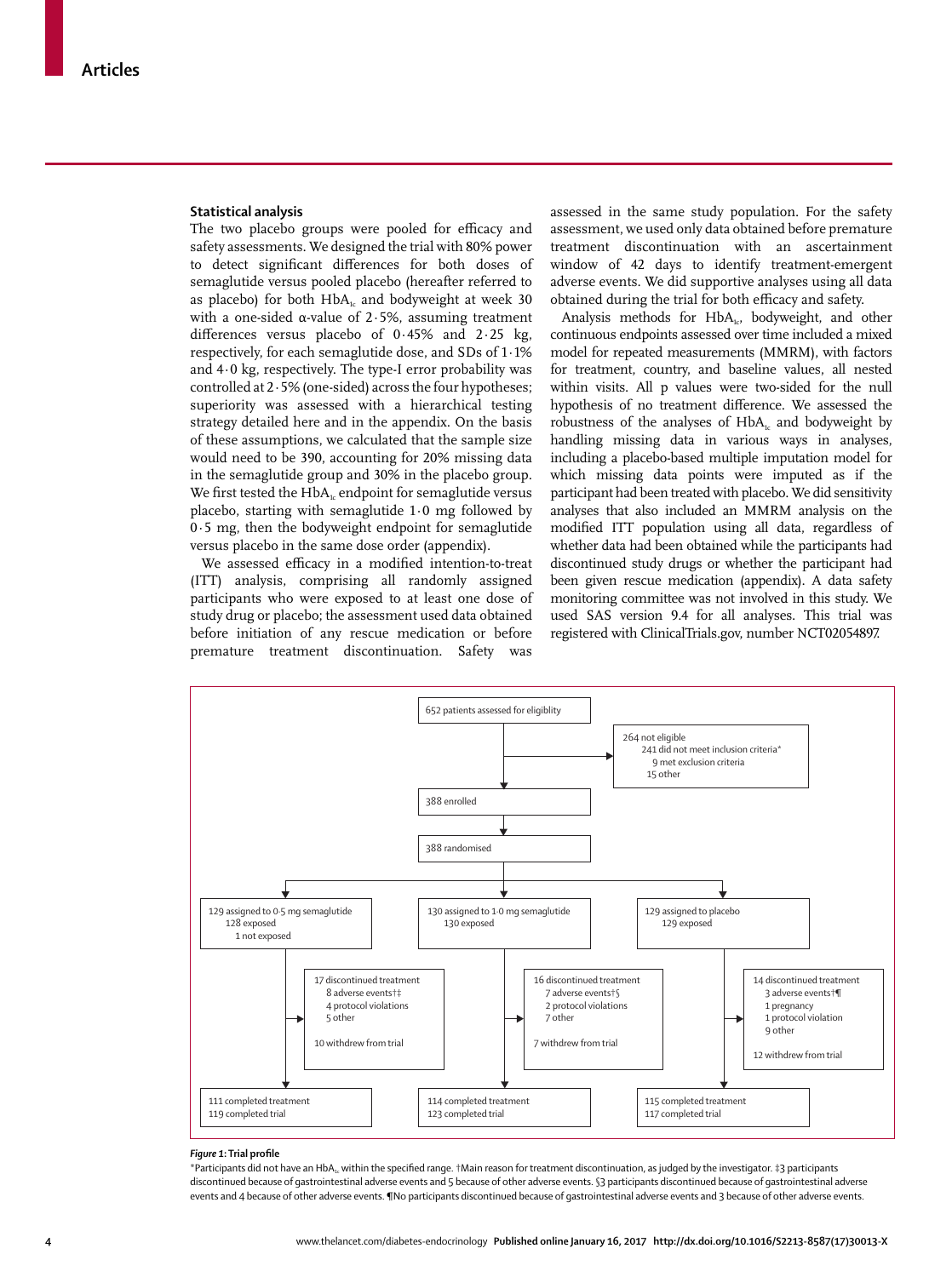**Total (n=387)**

#### www.thelancet.com/diabetes-endocrinology **Published online January 16, 2017 http://dx.doi.org/10.1016/S2213-8587(17)30013-X 5**

# **Role of the funding source**

The funder participated in discussions regarding study design and protocol development, and provided logistical support during the trial. The funder obtained the data, which were assessed jointly by the authors and the sponsor. The authors interpreted the data, and wrote the report with medical writing services provided by the funder. The corresponding author had full access to all the data in the study and had final responsibility for the decision to submit for publication.

# **Results**

Between Feb 3, 2014, and Aug 21, 2014, we randomly assigned 388 participants to treatment; 387 received at least once dose of trial medication (128 received 0·5 mg semaglutide, 130 received 1·0 mg semaglutide, and 129 received placebo; figure 1). The number of participants administered rescue medication was six (5%) each with 0·5 mg and 1·0 mg semaglutide, compared with 24 (21%) with placebo (no comparative statistics were done here because this was not an outcome). The number of participants discontinuing treatment prematurely was 17 (13%) with 0·5 mg semaglutide, 16 (12%) with 1·0 mg semaglutide, and 14 (11%) with placebo. The main reason for premature treatment discontinuation was adverse events (figure 1).

Baseline characteristics were similar between the three groups (table 1) in regard to mean diabetes duration, HbA<sub>1c</sub>, BMI, and eGFR. Mean bodyweight was numerically higher in the 1·0 mg semaglutide group than in the 0·5 mg semaglutide and placebo groups. There were also numerically more male participants in the 1·0 mg semaglutide group, compared with the 0·5 mg semaglutide and placebo groups.

Mean  $HbA<sub>1c</sub>$  (baseline  $8.05\%$ , SD  $0.85$ ) decreased at a similar rate over time in both semaglutide groups (figure 2, appendix). At week 30,  $HbA<sub>1c</sub>$  had significantly decreased by 1·45% (95% CI –1·65 to –1·26) with 0·5 mg semaglutide (estimated treatment difference *vs* placebo -1.43%, 95% CI  $-1.71$  to  $-1.15$ ; p<0.0001), and significantly decreased by 1 $\cdot$  55% (-1 $\cdot$ 74 to -1 $\cdot$ 36) with 1 $\cdot$ 0 mg semaglutide (estimated treatment difference *vs* placebo  $-1.53\%$ ,  $-1.81$  to  $-1.25$ ; p<0.0001), versus a non-significant decrease of  $0.02\%$  $(-0.23 \text{ to } 0.18)$  with placebo (figure 2, table 2). HbA<sub>10</sub> less than  $7.0\%$  was achieved by significantly more participants in the semaglutide groups versus the placebo group (p<0·0001 for both; table 3). This target was achieved without severe or blood-glucose-confirmed hypoglycaemia and without weight gain in significantly more participants in the  $0.5$  mg and  $1.0$  mg semaglutide groups compared with the placebo group (table 3). Likewise,  $HbA<sub>1c</sub>$  of  $6.5%$ or less was achieved by significantly more participants in the 0·5 mg and 1·0 mg semaglutide groups than in the placebo group (p<0·0001 for both; table 3).

At week 30, mean FPG and mean seven-point SMPG were significantly reduced with  $0.5$  mg and  $1.0$  mg semaglutide  $(p<0.0001$  for both variables in both groups

|                                              | $0.5$ mg<br>semaglutide<br>$(n=128)$ | $1.0$ mg<br>semaglutide<br>$(n=130)$ | Placebo<br>$(n=129)$ | Total (n=387) |
|----------------------------------------------|--------------------------------------|--------------------------------------|----------------------|---------------|
| Age (years)                                  | 54.6(11.1)                           | 52.7(11.9)                           | 53.9(11.0)           | 53.7(11.3)    |
| $HbA_{1c}$                                   |                                      |                                      |                      |               |
| $\frac{0}{0}$                                | 8.09(0.89)                           | 8.12(0.81)                           | 7.95(0.85)           | 8.05(0.85)    |
| mmol/mol                                     | 64.88 (9.74)                         | 65.29(8.88)                          | 63.43 (9.28)         | 64.54 (9.31)  |
| Diabetes duration (years)                    | 4.81(6.10)                           | 3.62(4.88)                           | 4.06(5.48)           | 4.18(5.52)    |
| Bodyweight (kg)                              | 89.81 (22.96)                        | 96.87(25.59)                         | 89.05 (22.16)        | 91.93 (23.83) |
| BMl (kg/m <sup>2</sup> )                     | 32.46(7.62)                          | 33.92(8.43)                          | 32.40(6.86)          | 32.93(7.68)   |
| eGFR (MDRD; mL/min per 1.73 m <sup>2</sup> ) | 95.91(26.23)                         | 100.90 (27.74)                       | 100.20 (24.97)       | 99.02 (26.37) |
| Sex                                          |                                      |                                      |                      |               |
| Female                                       | 68 (53%)                             | 50 (38%)                             | 59 (46%)             | 177 (46%)     |
| Male                                         | 60 (47%)                             | 80 (62%)                             | 70 (54%)             | 210 (54%)     |
| Ethnic origin                                |                                      |                                      |                      |               |
| Hispanic or Latino                           | 34 (27%)                             | 45 (35%)                             | 36 (28%)             | 115 (30%)     |
| Not Hispanic or Latino                       | 94 (73%)                             | 85 (65%)                             | 93 (72%)             | 272 (70%)     |
| Race                                         |                                      |                                      |                      |               |
| White                                        | 83 (65%)                             | 88 (68%)                             | 78 (60%)             | 249 (64%)     |
| <b>Black or African American</b>             | 11 (9%)                              | 11 (8%)                              | 9(7%)                | 31(8%)        |
| Asian                                        | 26 (20%)                             | 25 (19%)                             | 32 (25%)             | 83 (21%)      |

Data are mean (SD) or n (%). eGFR=estimated glomerular filtration rate. MDRD=modification of diet in renal disease. \*The modifi ed intention-to-treat population comprised all randomly assigned participants who were exposed to at least one dose of study drug.

Table 1: Baseline characteristics of the modified intention-to-treat population<sup>\*</sup>

versus placebo; table 2). The reduction in mean sevenpoint SMPG post-meal increment was significantly greater with 1·0 mg semaglutide versus placebo but not with 0·5 mg semaglutide versus placebo (table 2).

Proinsulin and the proinsulin to insulin ratio were significantly reduced, and C-peptide and HOMA-B were significantly increased, with both doses of semaglutide versus placebo. HOMA-IR was significantly reduced with 1·0 mg semaglutide compared with placebo; this variable was numerically decreased with 0·5 mg semaglutide compared with placebo but this decrease was not significant. No significant changes in fasting insulin or plasma glucagon levels were noted (appendix).

Mean baseline bodyweight was 91·93 kg (SD 23·83). At week 30, bodyweight significantly decreased by 3.73 kg (95% CI  $-4.54$  to  $-2.91$ ) with 0.5 mg semaglutide (estimated treatment difference *vs* placebo -2.75 kg, 95% CI  $-3.92$  to  $-1.58$ ; p<0.0001), and significantly decreased by 4**·**53 kg (–5·34 to –3·72) with 1·0 mg semaglutide (estimated treatment difference *vs* placebo  $-3.56$  kg,  $-4.74$  to  $-2.38$ ; p<0.0001), versus a decrease of  $0.98$  kg with placebo  $(-1.82$  to  $-0.13$ ; figure 2, table 2). A similar pattern of weight change over time occurred in both semaglutide groups (appendix). Bodyweight reductions of at least 5% and 10% were achieved by significantly more participants in the  $0.5$  mg and  $1.0$  mg semaglutide groups than in the placebo group (table 3).

BMI and waist circumference were reduced with both doses of semaglutide compared with placebo (table 2);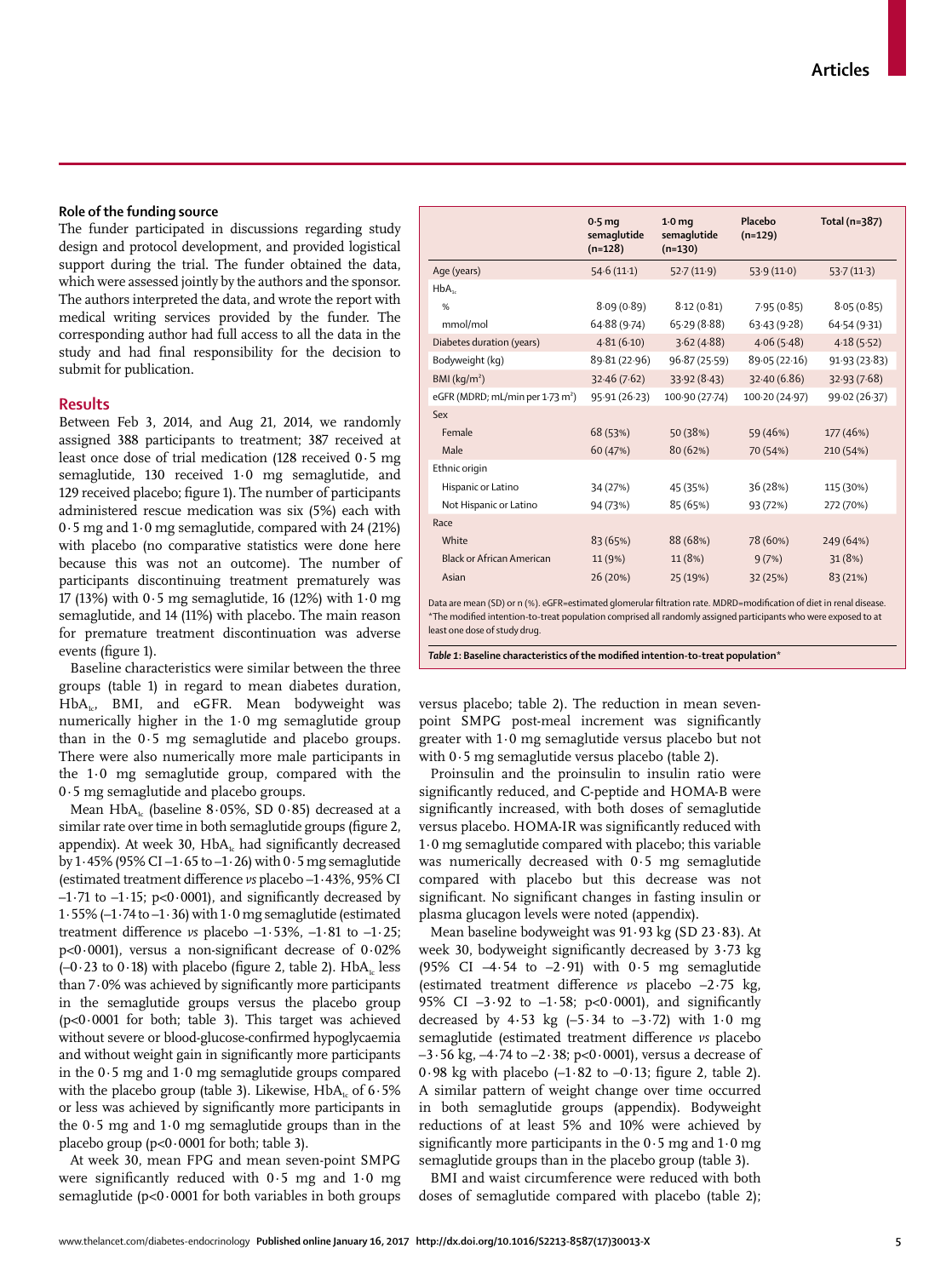

*Figure 2***: Effi cacy outcomes of 0·5 mg and 1·0 mg semaglutide once-weekly, compared with placebo**

Change in mean HbA<sub>1c</sub> by week (A), mean HbA<sub>1c</sub> after 30 weeks (B), change in mean bodyweight by week (C), and mean bodyweight after 30 weeks (D). \*Indicates significance (p value <0·0001). Values are estimated means (95% CI) from a mixed model for repeated measurements analysis using on-treatment without rescue medication data from the modified intention-to-treat population.

however, total cholesterol, LDL-cholesterol, and free fatty acids were significantly reduced with  $1.0$  mg semaglutide only, compared with placebo. No significant betweengroup differences were noted for HDL-cholesterol, triglycerides, VLDL-cholesterol (appendix) or changes in blood pressure (table 2).

No deaths were reported in any of the groups. The proportion of participants reporting any adverse events was higher with semaglutide 0·5 mg versus placebo, whereas the number of reported serious adverse events was broadly similar between all groups (table 4, appendix). Most reported adverse events were of mild or moderate severity (table 4). The proportion of participants prematurely discontinuing treatment because of adverse events was 6% for 0·5 mg semaglutide, 5% for 1·0 mg semaglutide, and 2% for placebo (appendix).

The most frequent adverse events in the semaglutide groups were gastrointestinal in nature, and these were also responsible for most of the adverse events leading to premature treatment discontinuation (table 4). Nausea was reported by 26 (20%) participants who received  $0.5$  semaglutide, 31 (24%) who received  $1.0$  mg semaglutide and ten (8%) who received placebo. Reports of nausea were noted to decrease over time in all groups (appendix). Vomiting was reported by five  $(4%)$ participants who received 0·5 semaglutide, nine (7%) participants who received 1·0 mg semaglutide, and two (2%) in the placebo group. Diarrhoea was reported by 16 (13%) participants who received 0·5 semaglutide, 14 (11%) who received 1.0 mg semaglutide, and three (2%) who received placebo. Most gastrointestinal adverse events were mild to moderate (table 4).

No episodes of severe or blood glucose-confirmed hypoglycaemia were reported in either semaglutide group; three events were reported in two participants (2%) in the placebo group. All three events occurred after the first dose of rescue medication. No episodes of pancreatitis were reported in the trial. Lipase and amylase concentrations significantly increased with  $0.5$  mg and 1·0 mg semaglutide, compared with a decrease with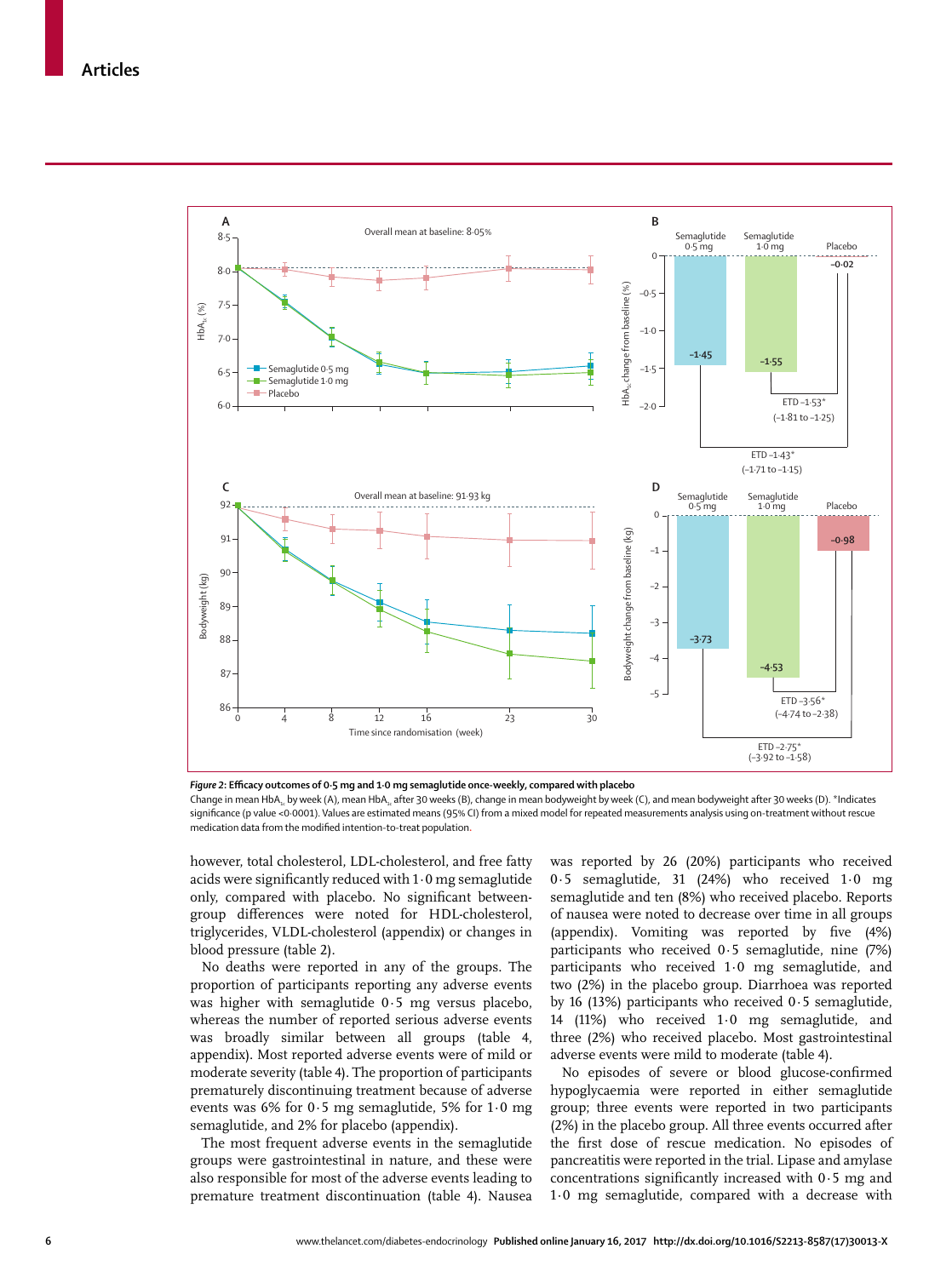|                                    | 0.5 mg semaglutide (n=128)                  |                                                                 |          | 1.0 mg semaglutide (n=130)                  | Placebo (n=129)                                                 |          |                                             |  |  |
|------------------------------------|---------------------------------------------|-----------------------------------------------------------------|----------|---------------------------------------------|-----------------------------------------------------------------|----------|---------------------------------------------|--|--|
|                                    | Change from baseline at<br>week 30 (95% CI) | <b>Estimated treatment</b><br>difference vs placebo<br>(95% CI) | p value  | Change from baseline at<br>week 30 (95% CI) | <b>Estimated treatment</b><br>difference vs placebo<br>(95% CI) | p value  | Change from baseline at<br>week 30 (95% CI) |  |  |
| Glycaemia endpoints                |                                             |                                                                 |          |                                             |                                                                 |          |                                             |  |  |
| Mean $HbA_{1}$ (%)                 | $-1.45$ ( $-1.65$ to $-1.26$ )              | $-1.43$ ( $-1.71$ to $1.15$ )                                   | < 0.0001 | $-1.55$ ( $-1.74$ to $-1.36$ )              | $-1.53$ ( $-1.81$ to $-1.25$ )                                  | < 0.0001 | $-0.02$ ( $-0.23$ to $0.18$ )               |  |  |
| Mean HbA <sub>1c</sub> (mmol/mol)  | $-15.90$ ( $-18.03$ 'to $-13.77$ )          | $-15.63$ ( $-18.72$ to $-12.53$ )                               | < 0.0001 | $-16.96$ ( $-19.06$ to $-14.86$ )           | $-16.69$ ( $-19.77$ to $-13.61$ )                               | < 0.0001 | $-0.27$ ( $-2.51$ to $1.96$ )               |  |  |
| Mean FPG (mmol/L)                  | $-2.51$ ( $-2.87$ to $-2.14$ )              | $-1.96$ ( $-2.49$ to $-1.43$ )                                  | < 0.0001 | $-2.34$ ( $-2.70$ to $-1.98$ )              | $-1.79$ ( $-2.31$ to $-1.26$ )                                  | < 0.0001 | $-0.55$ ( $-0.94$ to $-0.16$ )              |  |  |
| Seven-point SMPG (mmol/L)          |                                             |                                                                 |          |                                             |                                                                 |          |                                             |  |  |
| Mean                               | $-2.35$ ( $-2.69$ to $-2.01$ )              | $-1.68$ ( $-2.18$ to $-1.18$ )                                  | < 0.0001 | $-2.65$ ( $-2.98$ to $-2.32$ )              | $-1.99$ ( $-2.48$ to $-1.50$ )                                  | < 0.0001 | $-0.67$ ( $-1.03$ to $-0.31$ )              |  |  |
| Increment                          | $-0.75$ ( $-1.06$ to $-0.44$ )              | $-0.41$ ( $-0.87$ to $0.05$ )                                   | 0.0807   | $-1.08$ ( $-1.38$ to $-0.78$ )              | $-0.74$ ( $-1.19$ to $-0.29$ )                                  | 0.0014   | $-0.34$ ( $-0.68$ to $-0.003$ )             |  |  |
| <b>Bodyweight endpoints</b>        |                                             |                                                                 |          |                                             |                                                                 |          |                                             |  |  |
| Mean bodyweight (kg)               | $-3.73$ ( $-4.54$ to $-2.91$ )              | $-2.75$ ( $-3.92$ to $-1.58$ )                                  | < 0.0001 | $-4.53$ ( $-5.34$ to $-3.72$ )              | $-3.56$ ( $-4.74$ to $-2.38$ )                                  | < 0.0001 | $-0.98$ ( $-1.82$ to $-0.13$ )              |  |  |
| Mean BMI ( $kg/m2$ )               | $-1.36$ ( $-1.65$ to $-1.07$ )              | $-0.98$ ( $-1.40$ to $-0.56$ )                                  | < 0.0001 | $-1.61$ ( $-1.89$ to $-1.32$ )              | $-1.23$ ( $-1.65$ to $-0.82$ )                                  | < 0.0001 | $-0.38$ ( $-0.68$ to $-0.08$ )              |  |  |
| Mean waist<br>circumference (cm)   | $-3.72$ ( $-4.81$ to $-2.64$ )              | $-1.84$ ( $-3.40$ to $-0.28$ )                                  | 0.0206   | $-4.06$ ( $-5.14$ to $-2.98$ )              | $-2.18$ ( $-3.74$ to $-0.61$ )                                  | 0.0066   | $-1.88$ ( $-3.00$ to $-0.77$ )              |  |  |
| Blood pressure and pulse rate      |                                             |                                                                 |          |                                             |                                                                 |          |                                             |  |  |
| Mean DBP (mm Hq)                   | $-0.50$ ( $-1.79$ to $0.80$ )               | $-0.89$ ( $-2.81$ to $1.02$ )                                   | 0.3586   | $0.18 (-1.10 to 1.47)$                      | $-0.21$ ( $-2.12$ to $1.69$ )                                   | 0.8245   | $0.40$ (-1.00 to 1.80)                      |  |  |
| Mean SBP (mm Hq)                   | $-2.58$ ( $-4.81$ to $-0.36$ )              | $-0.86$ ( $-4.15$ to 2.43)                                      | 0.6059   | $-2.74$ ( $-4.95$ to $-0.54$ )              | $-1.03$ ( $-4.29$ to $2.24$ )                                   | 0.5369   | $-1.72$ ( $-4.13$ to 0.69)                  |  |  |
| Mean pulse rate (beats<br>per min) | 2.35 (0.83 to 3.87)                         | 2.89 (0.74 to 5.04)                                             | 0.0086   | 2.43 (0.92 to 3.95)                         | 2.97 (0.83 to 5.12)                                             | 0.0068   | $-0.54$ ( $-2.05$ to $0.97$ )               |  |  |

FPG=fasting plasma glucose. SMPG=self-monitored plasma glucose. DBP=diastolic blood pressure. SBP=systolic blood pressure. All p values are two-sided for the null-hypothesis of no treatment difference

#### *Table 2***: Study endpoints by treatment group**

|                                                                                                                                         | 0.5 mg semaglutide (n=128)           |                                 |          | 1.0 mg semaglutide (n=130)           |                       |          | Placebo (n=129)                      |  |
|-----------------------------------------------------------------------------------------------------------------------------------------|--------------------------------------|---------------------------------|----------|--------------------------------------|-----------------------|----------|--------------------------------------|--|
|                                                                                                                                         | Participants<br>achieving target (%) | Odds ratio (95% CI)             | p value  | Participants<br>achieving target (%) | Odds ratio (95% CI)   | p value  | Participants<br>achieving target (%) |  |
| <b>Treatment targets</b>                                                                                                                |                                      |                                 |          |                                      |                       |          |                                      |  |
| Participants achieving HbA, targets                                                                                                     |                                      |                                 |          |                                      |                       |          |                                      |  |
| $<$ 7 $\cdot$ 0% ( $<$ 53 mmol/mol)                                                                                                     | 95 (74%)                             | $16.92(8.44 \text{ to } 33.89)$ | < 0.0001 | 94 (72%)                             | 15.70 (8.00 to 30.83) | < 0.0001 | 32 (25%)                             |  |
| ≤6.5% (≤48 mmol/mol)                                                                                                                    | 76 (59%)                             | 15.99 (7.82 to 32.68)           | < 0.0001 | 78 (60%)                             | 18.34 (8.96 to 37.54) | < 0.0001 | 17(13%)                              |  |
| Participants achieving bodyweight reduction targets                                                                                     |                                      |                                 |          |                                      |                       |          |                                      |  |
| $\geq$ 5% reduction                                                                                                                     | 47 (37%)                             | 7.88 (3.65 to 17.04)            | < 0.0001 | 58 (45%)                             | 12.01 (5.53 to 26.07) | < 0.0001 | 9(7%)                                |  |
| $\geq$ 10% reduction                                                                                                                    | 10(8%)                               | $3.60(1.09 \text{ to } 11.95)$  | 0.0363   | 17 (13%)                             | 6.23 (1.98 to 19.61)  | 0.0018   | 3(2%)                                |  |
| Participants achieving HbA <sub>1c</sub> <7.0%<br>without severe or<br>blood-glucose-confirmed<br>hypoglycaemia and without weight gain | 85 (66%)                             | 12.69 (6.57 to 24.52)           | < 0.0001 | 85 (65%)                             | 12.45 (6.46 to 23.99) | < 0.0001 | 25 (19%)                             |  |
| All p values are two-sided for the null-hypothesis of no treatment difference.                                                          |                                      |                                 |          |                                      |                       |          |                                      |  |

placebo (appendix). Four cases of cholelithiasis were reported: three in participants who received 0·5 mg semaglutide (one categorised as a serious adverse event) and one who received 1·0 mg semaglutide. No cases of cholelithiasis were reported in the placebo group (table 4).

Mean pulse rate increased significantly with both doses of semaglutide compared with placebo by week 30 (table 2). EAC-confirmed neoplasms were reported by five participants treated with  $0.5$  mg semaglutide, four treated with 1·0 mg semaglutide, and none treated with placebo. These neoplasms included four malignant cases. Single cases of squamous cell carcinoma of skin and breast cancer were confirmed in the  $0.5$  mg semaglutide group, and single cases of basal cell carcinoma and prostate cancer were confirmed in the 1·0 mg semaglutide group. No cases of pancreatic cancer were reported (table 4). Calcitonin concentrations in both semaglutide groups were consistently low and similar to placebo, and no C-cell abnormalities were noted. 11 participants developed antisemaglutide antibodies; none were observed to exhibit in-vitro neutralising effects on semaglutide or endogenous GLP-1. No clinically relevant changes were noted in other safety laboratory assessments, physical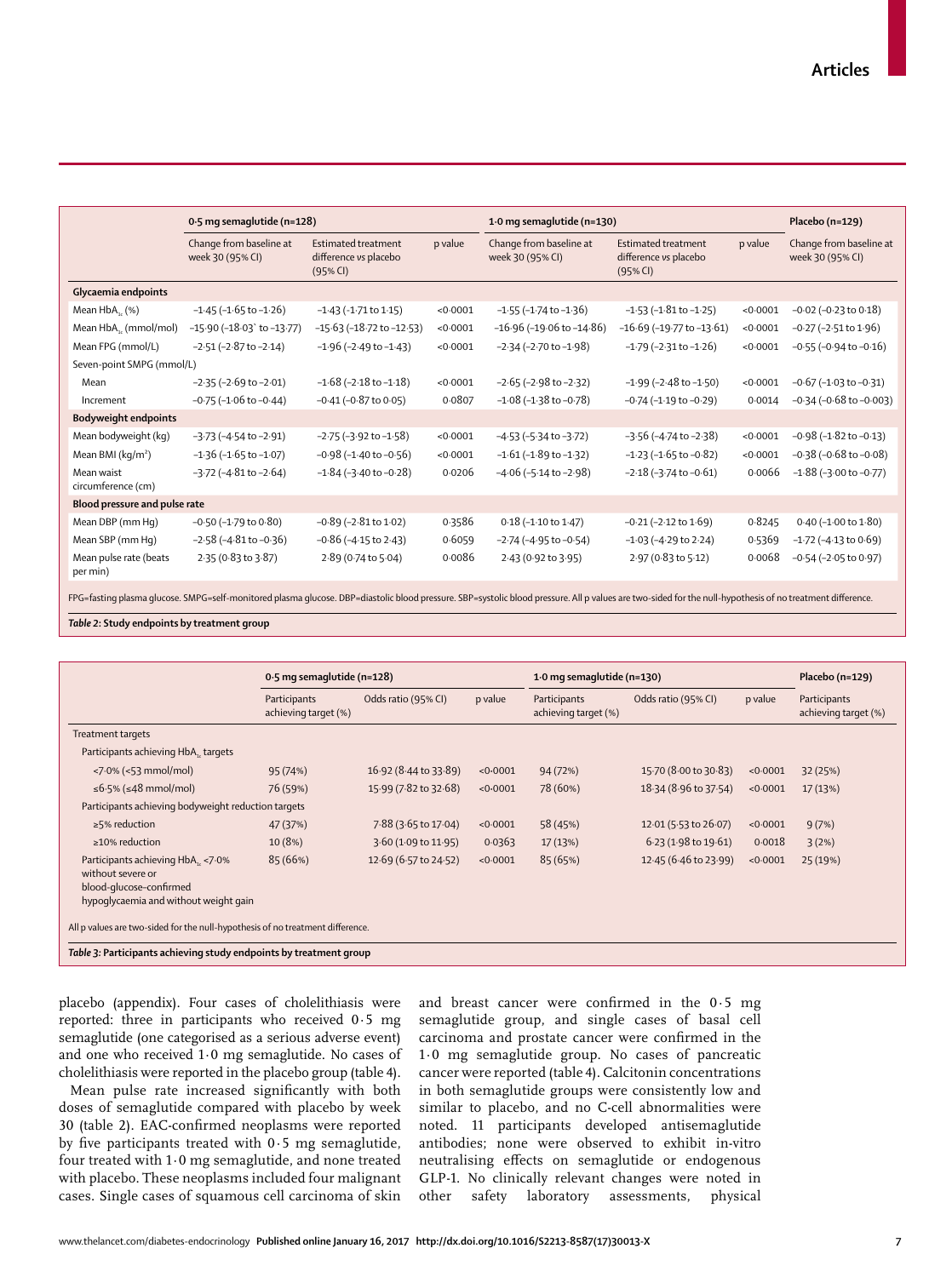|                                                                                               | 0.5 mg semaglutide<br>$(N=128)$ |                      | 1.0 mg semaglutide<br>$(N=130)$ |                      | Placebo (N=129) |                      |  |
|-----------------------------------------------------------------------------------------------|---------------------------------|----------------------|---------------------------------|----------------------|-----------------|----------------------|--|
|                                                                                               | $n$ (%)                         | Episodes             | $n$ (%)                         | Episodes             | $n$ (%)         | Episodes             |  |
| Any adverse events                                                                            | 82 (64%)                        | 364                  | 73 (56%)                        | 269                  | 69 (53%)        | 224                  |  |
| Serious adverse events                                                                        | 7(5%)                           | 10                   | 7(5%)                           | 8                    | 5(4%)           | 6                    |  |
| <b>Fatal adverse events</b>                                                                   | $\Omega$                        | $\ddot{\phantom{a}}$ | $\overline{0}$                  | $\ddot{\phantom{a}}$ | $\overline{0}$  | $\ddotsc$            |  |
| Severe adverse events                                                                         | 9(7%)                           | 13                   | 8(6%)                           | 12                   | 4(3%)           | 5                    |  |
| Moderate adverse events                                                                       | 35 (27%)                        | 102                  | 31(24%)                         | 80                   | 26 (20%)        | 80                   |  |
| Mild adverse events                                                                           | 71 (55%)                        | 249                  | 60 (46%)                        | 177                  | 58 (45%)        | 139                  |  |
| GI adverse events                                                                             | 49 (38%)                        | 141                  | 50 (38%)                        | 115                  | 19 (15%)        | 42                   |  |
| Severe                                                                                        | $1(-1%)$                        | $\mathbf{1}$         | 2(2%)                           | $\overline{2}$       | $\mathbf 0$     | $\ddot{\phantom{a}}$ |  |
| Moderate                                                                                      | 19 (15%)                        | 33                   | 17 (13%)                        | 35                   | 5(4%)           | 11                   |  |
| Mild                                                                                          | 38 (30%)                        | 107                  | 41 (32%)                        | 78                   | 16 (12%)        | 31                   |  |
| Adverse events leading to<br>premature treatment<br>discontinuation                           | 8 (6%)                          | 16                   | 7(5%)                           | 11                   | 3(2%)           | 5                    |  |
| All GI adverse events                                                                         | 5(4%)                           | 7                    | 4 (3%)                          | 5                    | $1(-1%)$        | $\mathbf{1}$         |  |
| Nausea                                                                                        | 2(2%)                           | $\overline{2}$       | 2(2%)                           | $\overline{2}$       | $1(-1%)$        | $\mathbf{1}$         |  |
| Vomiting                                                                                      | $1(-1%)$                        | $\mathbf{1}$         | 2(2%)                           | $\overline{2}$       | $\Omega$        | $\ddot{\phantom{a}}$ |  |
| Diarrhoea                                                                                     | 3(2%)                           | 3                    | $\mathbf 0$                     | $\ddot{\phantom{a}}$ | $\mathbf 0$     |                      |  |
| Adverse events by preferred term (in ≥5% of patients)                                         |                                 |                      |                                 |                      |                 |                      |  |
| Nausea                                                                                        | 26 (20%)                        | 44                   | 31 (24%)                        | 46                   | 10 (8%)         | 12                   |  |
| Diarrhoea                                                                                     | 16 (13%)                        | 27                   | 14 (11%)                        | 19                   | 3(2%)           | 3                    |  |
| Headache                                                                                      | 15 (12%)                        | 43                   | 9(7%)                           | 18                   | 8(6%)           | 13                   |  |
| Lipase increased                                                                              | 8(6%)                           | 10                   | 5(4%)                           | 5                    | 5(4%)           | 5                    |  |
| Constipation                                                                                  | 8(6%)                           | 9                    | 5(4%)                           | 5                    | $1(-1%)$        | $\overline{2}$       |  |
| Dyspepsia                                                                                     | 7(5%)                           | 13                   | 5(4%)                           | 5                    | 3(2%)           | $\overline{3}$       |  |
| Nasopharyngitis                                                                               | 6(5%)                           | $\overline{7}$       | 6(5%)                           | 9                    | 7(5%)           | 9                    |  |
| Vomiting                                                                                      | 5(4%)                           | 11                   | 9(7%)                           | 15                   | 2(2%)           | $\overline{2}$       |  |
| Other adverse events                                                                          |                                 |                      |                                 |                      |                 |                      |  |
| Pancreatitis                                                                                  | 0                               | $\ddotsc$            | 0                               | $\ldots$             | $\Omega$        |                      |  |
| Cholelithiasis                                                                                | 3(2%)                           | $3^*$                | $1(-1%)$                        | $\mathbf{1}$         | 0               |                      |  |
| Malignant neoplasms                                                                           | 2(2%)                           | $\overline{2}$       | 2(2%)                           | $\overline{2}$       | $\overline{0}$  |                      |  |
| Squamous cell<br>carcinoma of the skin                                                        | $1(-1%)$                        | $\mathbf{1}$         | 0                               | $\ddot{\phantom{0}}$ | 0               |                      |  |
| Basal cell carcinoma                                                                          | 0                               | $\ddot{\phantom{a}}$ | $1(-1%)$                        | $\mathbf{1}$         | 0               |                      |  |
| <b>Breast cancer</b>                                                                          | $1(-1%)$                        | 1                    | 0                               | $\ddot{\phantom{a}}$ | $\Omega$        |                      |  |
| Prostate cancer                                                                               | 0                               | $\ddot{\phantom{a}}$ | $1(-1%)$                        | $\mathbf{1}$         | 0               | 44                   |  |
| Benign neoplasms                                                                              | 3(2%)                           | 3                    | 2(2%)                           | $\overline{2}$       | 0               | $\ddot{\phantom{a}}$ |  |
| -- not applicable. GI=gastrointestinal. *One serious adverse event<br>Table 4: Adverse events |                                 |                      |                                 |                      |                 |                      |  |

examinations, or electrocardiograms. 13 participants had undetectable plasma semaglutide concentrations throughout the trial, indicating that they had not routinely administered the drug. Ten of these participants had been assigned to the 1·0 mg group and several of these had an increase in  $HbA<sub>1c</sub>$ , thereby attenuating the mean  $HbA<sub>1c</sub>$  reduction in the 1.0 mg group.

Although decreases in  $HbA_{1c}$  occurred in both dose groups of semaglutide, the decrease in  $HbA<sub>1c</sub>$  was consistently more pronounced in the 1·0 mg semaglutide group than in the  $0.5$  mg group in all prespecified sensitivity analyses (appendix). The frequent use of rescue medication, particularly in the placebo group, led to data for more than 30% of participants not being included in the placebo group primary analysis. The outcomes of all sensitivity analyses are included in the appendix.

# **Discussion**

In this trial, 0·5 mg and 1·0 mg semaglutide given once per week for 30 weeks significantly improved glycaemic control and bodyweight in treatment-naive patients with type 2 diabetes, compared with placebo. Nearly three quarters of participants in the semaglutide groups reached the ADA-recommended HbA<sub>1c</sub> target of less than  $7.0\%$ ,<sup>12</sup> and almost 60% achieved the American Association of Clinical Endocrinologists (AACE)/National Institute for Health and Care Excellence (NICE) target of 6·5% or less.<sup>2,13</sup> These findings are consistent with observations in an earlier 12-week dose-finding study<sup>14</sup> of semaglutide in 415 participants with type 2 diabetes treated with diet and exercise, with or without a stable metformin regimen, where up to 81% of the participants receiving semaglutide  $0.1-1.6$  mg achieved an HbA<sub>1c</sub> concentration of less than 7 $\cdot$  0% (up to 63% for the ≤6 $\cdot$ 5% target).

Because a dose-response was evident in the dosefinding study, $44$  it was surprising that no apparent doserelated differences in glycaemic control were evident with semaglutide in this study. However, although both doses produced similar mean HbA<sub>1c</sub> reductions from baseline, the decrease in  $HbA<sub>1c</sub>$  was consistently more pronounced in the  $1·0$  mg semaglutide group than in the  $0·5$  mg semaglutide group in all prespecified sensitivity analyses. A possible explanation for this finding could be that the low mean  $HbA<sub>i</sub>$  achieved by the end of treatment, and the high percentage of subjects achieving  $HbA_i$  readings of less than 7·0%, might have reduced the visibility of a dose-dependent treatment difference in this treatmentnaive, type 2 diabetes population. Furthermore, because the sample size was small, the dose-response effect might have been skewed because of the 13 participants who had undetectable plasma semaglutide levels throughout the trial. By contrast with findings for  $HbA<sub>i</sub>$ , weight loss with semaglutide 1·0 mg was numerically higher than for semaglutide  $0.5$  mg. However, the effects of GLP-1 receptor agonists on glycaemic control and bodyweight appear to be independent,<sup>15</sup> with glycaemic control mainly mediated by pancreatic GLP-1 receptors and weight loss by GLP-1 receptors in the brain.16–18 This result supports the proposal that glycaemic effects show different dose–response relationships than effects on bodyweight.

In this study, both doses of semaglutide led to significant weight loss, compared with placebo. This is a particularly relevant finding, because many current treatments for diabetes are either weight-neutral or associated with weight gain.<sup>19–21</sup> Current treatment guidelines from ADA/ EASD and AACE stress the importance of avoiding weight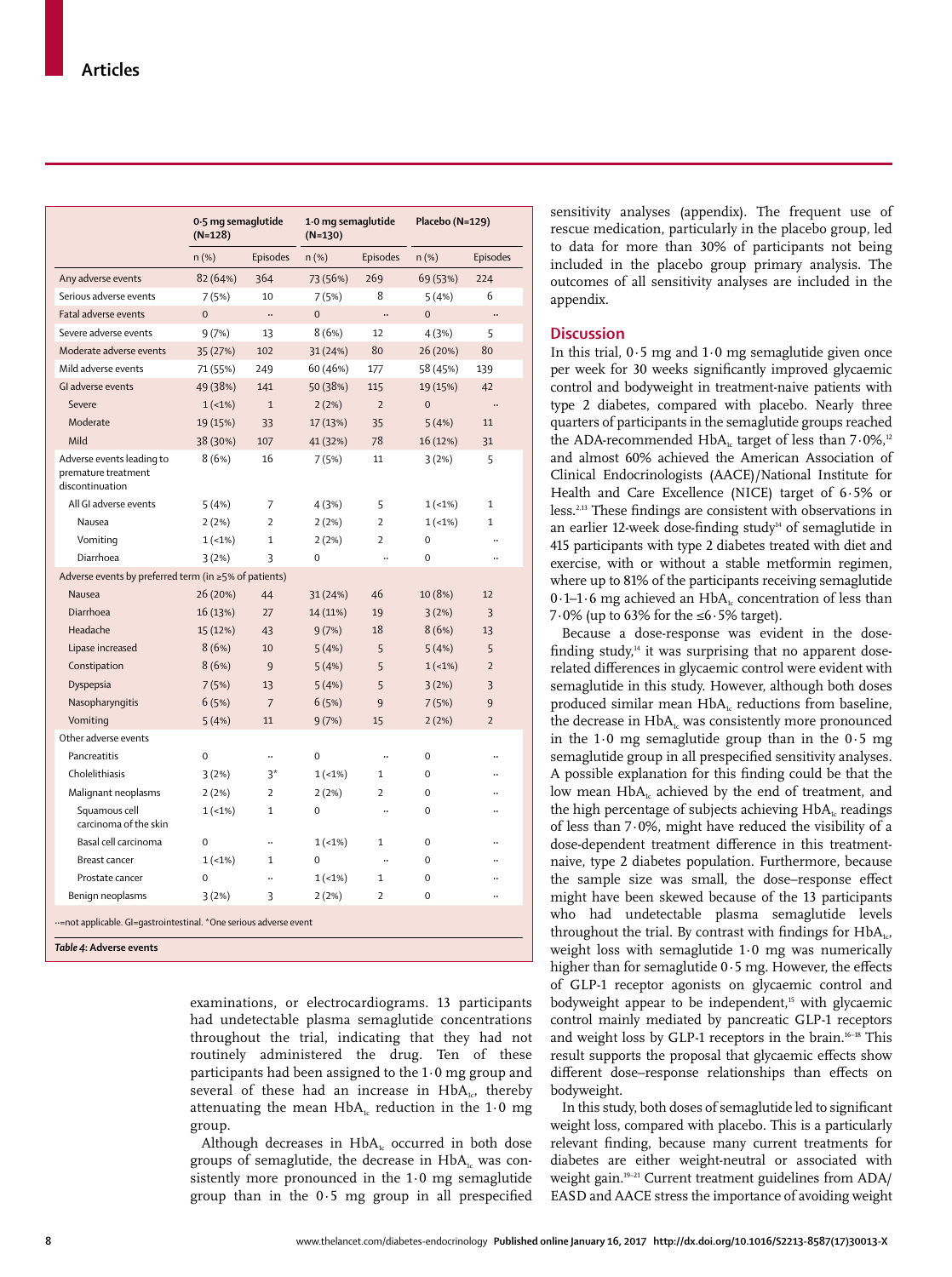gain and minimising the risk of treatment-emergent hypoglycaemia while managing patients with type 2 diabetes. Weight gain and obesity are associated with an increase in the risk of cardiovascular complications<sup>22</sup> and other comorbidities,<sup>23</sup> as well as a reduction in quality of life.24 Furthermore, weight gain might contribute to patient frustration and an absence of motivation, and lead to reduced compliance with medication.<sup>25</sup> Results from studies also suggest that individuals with type 2 diabetes are reluctant to begin treatments associated with an increased risk of weight gain.<sup>1,26</sup> Even the perception that regular use of diabetes therapy would result in weight gain is associated with a reduced adherence to treatment in individuals with type 2 diabetes.<sup>26</sup>

Although populations and trial durations might be varied, indirect comparisons of the findings from this trial with those from similar monotherapy trials with other GLP-1 receptor agonists indicate that the improvements in glycaemic control and bodyweight are at least similar—and potentially greater—with semaglutide. The proportions of patients achieving the ADA  $HbA_1c$  target have been reported as 40–49% with albiglutide (30 or 50 mg); 43-51% with liraglutide (1 $\cdot$ 2 or 1·8 mg); 62–63% with dulaglutide (0·75 or  $1·5$  mg); and 63% with exenatide extended release (2 mg), compared with 72–74% with semaglutide in this trial.<sup> $27-30$ </sup> Similarly, the magnitude of the change from baseline in bodyweight  $(-3.73 \text{ kg with } 0.5 \text{ mg semaglutide and } -4.53 \text{ kg with}$ 1·0 mg semaglutide) was numerically higher than that seen for other GLP-1 receptor agonists (reported at  $-0.4$  to  $-2.5$  kg),  $27-30$  similar to the weight loss reported with semaglutide in an earlier phase 2 dose-finding study.<sup>14</sup> The high proportion of participants in this trial who achieved the ADA HbA<sub>1c</sub> target of less than  $7.0\%$ without weight gain or hypoglycaemia suggests that semaglutide might potentially ameliorate several of the negative health consequences of type 2 diabetes. Headto-head trials comparing semaglutide with other GLP-1 receptor agonists are needed to draw firm conclusions about potential differences.

The profile of adverse events with semaglutide was similar to that noted with other GLP-1 receptor agonists,<sup>31</sup> with gastrointestinal adverse events the most frequent. These events were largely mild-to-moderate and led to treatment discontinuation in only a few participants; the frequency of nausea peaked shortly after treatment initiation and diminished over time. Dose escalation has previously been shown to partly ameliorate gastrointestinal adverse events associated with use of GLP-1 receptor agonist, $14$  as reflected in the trial design. Although lipase and amylase concentrations increased with semaglutide, there is no evidence of an association with pancreatitis, and no episodes of pancreatitis were reported in this trial.

The modest increase in pulse rate compared with placebo is also in line with findings from studies with other GLP-1 receptor agonists, although the decrease in systolic blood pressure noted with other GLP-1 receptor agonists<sup>32</sup> was not statistically significant in this trial. Additionally, findings from the SUSTAIN 6 trial,<sup>33</sup> designed to assess cardiovascular safety of semaglutide in patients with type 2 diabetes, have shown a significant reduction in cardiovascular risk with semaglutide compared with placebo. The first occurrence of cardiovascular death, non-fatal myocardial infarction, or non-fatal stroke took place in 7% of patients treated with semaglutide 0·5 mg or 1·0 mg and 9% with placebo (hazard ratio 0·74, 95% CI 0·58–0·95; p<0·001 for noninferiority).<sup>33</sup>

In this trial, more malignant neoplasms were reported in the semaglutide groups, although these were very few (two in each of the semaglutide groups versus none in the placebo groups). However, in the much larger and longer SUSTAIN 6 trial,<sup>33</sup> malignant neoplasms were equally distributed between the semaglutide and placebo groups (hazard ratio  $0.94$ ,  $95\%$  CI  $0.67-1.32$ ), with no apparent differences for any types of malignant neoplasms.

A limitation of this trial was its short duration, which might not have allowed sufficient time for the full effects of semaglutide, on bodyweight in particular, to be assessed. Furthermore, the small sample size might not have had completely balanced baseline characteristics between the groups, as noted for baseline weight and sex distribution. The slightly higher number of overweight men in the  $1·0$  mg group could have affected the weightloss results. Results from other phase 3a trials are needed to confirm consistency in the results. Another limitation was the frequent use of rescue medication, which led to missing data in more than 30% of participants in the placebo group. An advantage of this trial design was that use of a volume-matched placebo allowed for masking within each dose for both the clinician and the patient, reducing the risk of bias. GLP-1 receptor agonists are not generally used as monotherapies but are typically started in combination with metformin, which might be another consideration for treatment decisions.<sup>1</sup>

In conclusion, once-weekly semaglutide monotherapy at a dose of  $0.5$  mg or  $1.0$  mg in individuals with type 2 diabetes was associated with better glycaemic control and better reductions in bodyweight than placebo. Adverse events were predominantly gastrointestinal effects, and the safety and tolerability profile was consistent with previous observations with other GLP-1 receptor agonists.

#### **Contributors**

All authors participated in the trial design. CS, S-iH, GMT, JU, and SCB took part in carrying out the trial and the data collection. JDK and TH took part in the data analysis. All authors interpreted the data and participated in writing the manuscript together with medical writing services provided by the funder. All authors read the manuscript critically and approved the submitted version.

#### **Declaration of interests**

In undertaking this study, CS received travel expenses from Novo Nordisk and SCB received personal fees from Novo Nordisk. S-iH, GMT, and JU have previously received honoraria and SCB has previously received research grants from Novo Nordisk. S-iH has previously